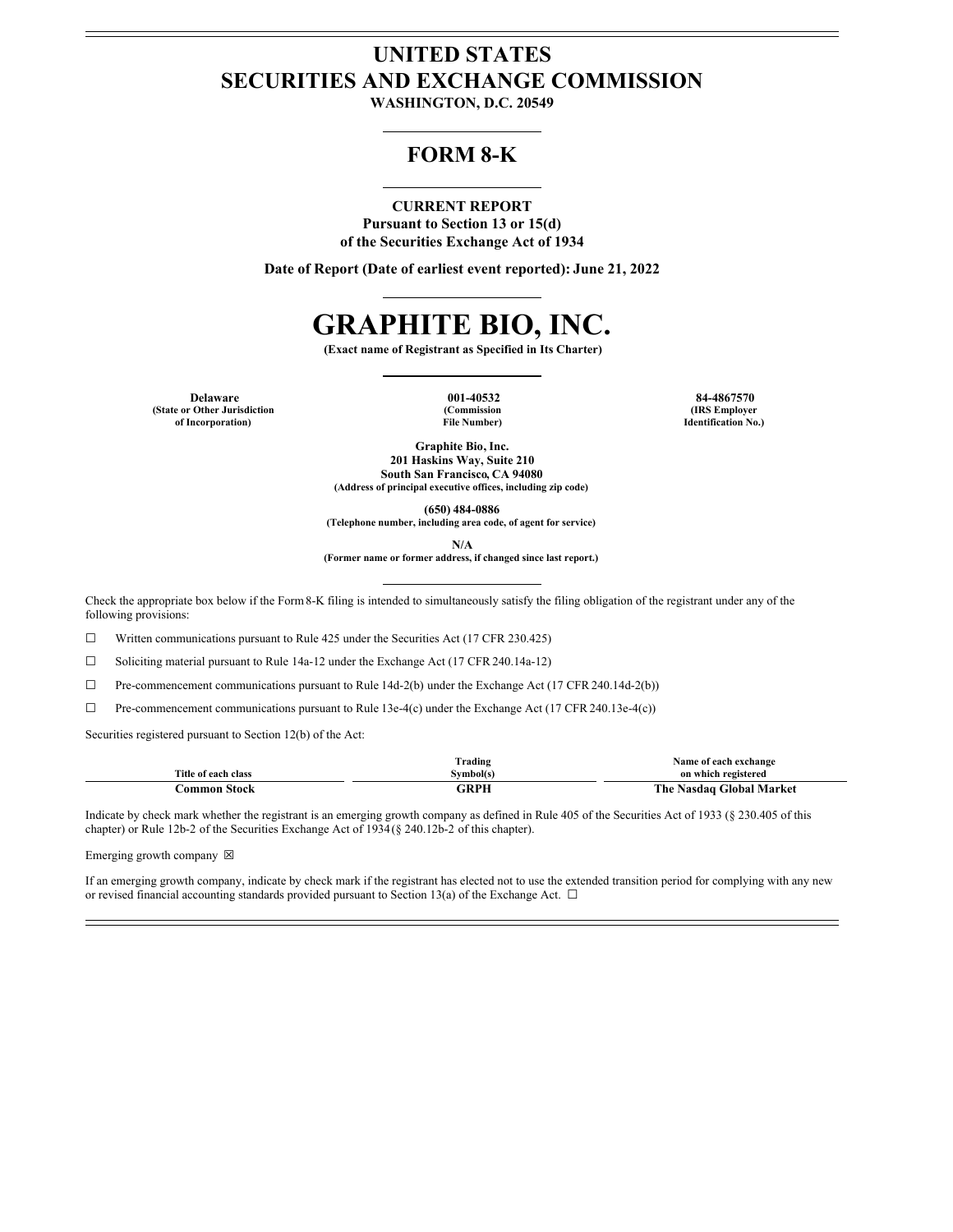#### **Item 5.07 Submission of Matters to a Vote of Security Holders.**

The proposals set forth below were submitted to the stockholders at the Annual Meeting held on June 21, 2022, with each such proposal described in the Proxy Statement.

The number of shares of common stock entitled to vote at the Annual Meeting was 57,970,110. The number of shares of common stock present or represented by valid proxy at the Annual Meeting was 42,241,989. The number of votes cast for and against and the number of abstentions and broker non-votes with respect to each proposal voted upon are set forth below.

#### *Proposal 1 - Election of Directors*

The Company's stockholders elected the three (3) director nominees below to the Company's Board of Directors as Class I directors to hold office until the 2025 Annual Meeting of Stockholders of the Company or until their successors are duly elected and qualified.

|                         |                  | <b>Votes</b> |
|-------------------------|------------------|--------------|
| <b>Director Nominee</b> | <b>Votes For</b> | Withheld     |
| Jerel Davis, Ph.D.      | 37.547.333       | 3.014.141    |
| Perry Karsen            | 37.534.567       | 3.026.907    |
| Joseph Jimenez          | 37.289.237       | 3.272.237    |

There were 1,680,515 broker non-votes regarding this proposal.

#### *Proposal 2 - Ratification of Appointment of Independent Registered Accounting Firm*

The Company's stockholders ratified the appointment of Deloitte & Touche LLP as the independent registered public accounting firm of the Company for the fiscal year ending December 31, 2022.

| <b>Votes For</b> | √otes Against | Abstentions |
|------------------|---------------|-------------|
| 42               | 5.230         | 020<br>u    |

There were zero brokernon-votes regarding this proposal.